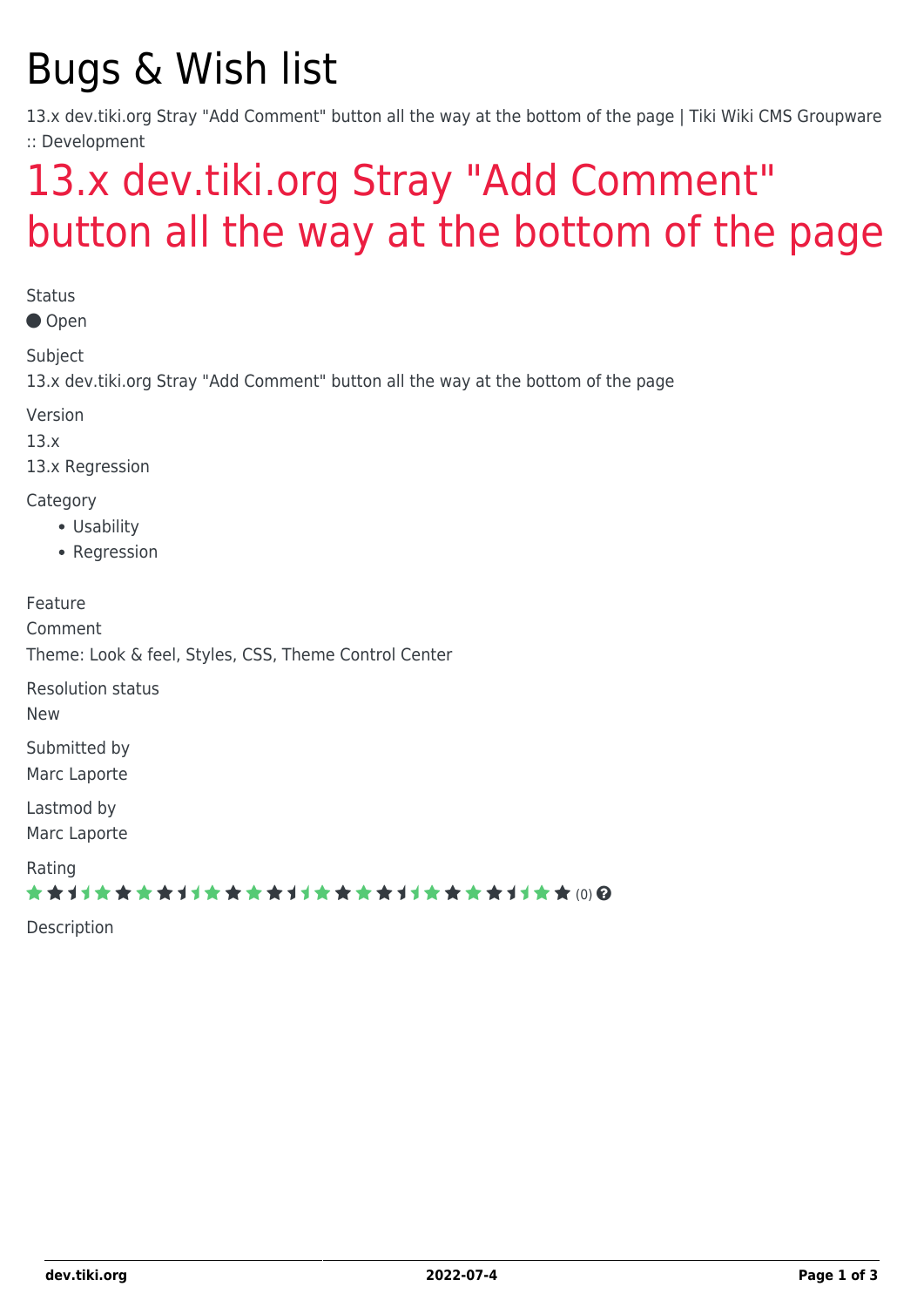| $\leftarrow \rightarrow c$<br>dev.tiki.org/item5376?itemId=5376&from=make+a+wish+-+thank+you<br>h                                                                     |                                                                                                               |                                                                                                                                                                         |                                                                                                                                                     |                                                                                                                                   |  |  |  |  |  |
|-----------------------------------------------------------------------------------------------------------------------------------------------------------------------|---------------------------------------------------------------------------------------------------------------|-------------------------------------------------------------------------------------------------------------------------------------------------------------------------|-----------------------------------------------------------------------------------------------------------------------------------------------------|-----------------------------------------------------------------------------------------------------------------------------------|--|--|--|--|--|
| dikt                                                                                                                                                                  | Information                                                                                                   | <b>Documentation</b>                                                                                                                                                    | <b>Development</b>                                                                                                                                  | Community<br>Ш                                                                                                                    |  |  |  |  |  |
| About IIKI                                                                                                                                                            | <b>Development</b>                                                                                            | Get Started                                                                                                                                                             | <b>Community</b>                                                                                                                                    | poeum                                                                                                                             |  |  |  |  |  |
| <b>News</b><br>Download<br>Demo<br><b>Features</b><br><b>Tiki Association</b><br><b>Contact Tiki</b><br>Donate to Tiki                                                | The 3 Rules<br><b>Commit access</b><br>Downloads<br><b>Profiles</b><br>Security<br>Languages<br><b>Themes</b> | Download<br>Install guide<br>Configure<br>Videos<br><b>Support</b><br><b>Forums</b><br>Documentation<br><b>Mailing lists</b><br><b>FAQS</b><br>Live chat<br>Consultants | Model<br>Join Tiki<br>Who to contact<br><b>Feature request</b><br>Bug report<br>Roadmap<br><b>Featured Tiki</b><br><b>IRC Chat</b><br><b>Events</b> | <b>Basics</b><br>Installatio<br>Configura<br><b>Features</b><br><b>Tutorials</b><br><b>Tiki for St</b><br><b>Become</b><br>author |  |  |  |  |  |
| Tiki® and TikiWiki® are registered trademarks of the Tiki Software Community Association.                                                                             |                                                                                                               |                                                                                                                                                                         |                                                                                                                                                     |                                                                                                                                   |  |  |  |  |  |
| Powered by Tiki Wiki CMS Groupware v13.0beta (SVN) "Altair"<br>[Execution time: 1.88 secs] [Memory usage: 14.04MB] [Queries: 1047 in 0.21 secs]<br><b>Add Comment</b> |                                                                                                               |                                                                                                                                                                         | Last update from SVN (13.0beta): Monday 28 July, 2014 17:56:51 CES                                                                                  |                                                                                                                                   |  |  |  |  |  |

#### <http://dev.tiki.org/item5324> also has stray "Add comments"

Importance 5 Easy to solve? 7 Priority 35 Demonstrate Bug (Tiki 19+) Please demonstrate your bug on show2.tikiwiki.org Version: trunk ▼ [Create show2.tikiwiki.org instance](#page--1-0) Ticket ID 5377 Created Monday 28 July, 2014 16:17:29 GMT-0000 by Marc Laporte LastModif